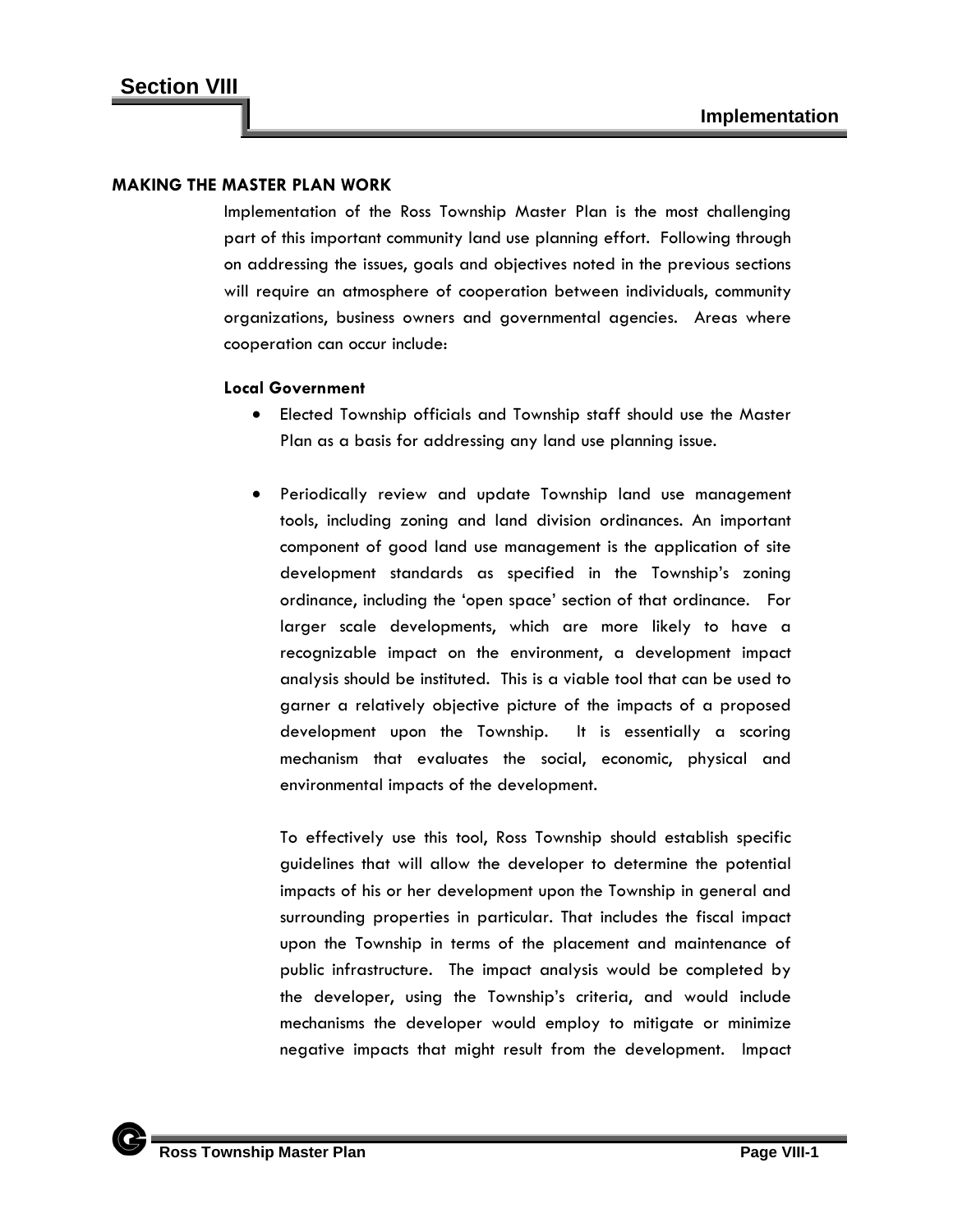analysis could be integrated with the site plan review and approval process required within the zoning ordinance.

Impact analysis would not have to be applied to all new developments. The Township could establish threshold criteria that would determine when an impact analysis was required, such as a minimum number of proposed housing units or a minimum amount of development acreage, or proximity of the proposed development to a probable environmentally sensitive feature, such as a lake or wetland.

- Establish a mechanism (spreadsheet) for identifying all the necessary permits and procedures that will be required for various types of development. Such a spreadsheet will assist the Planning Commission and developer in identifying proper procedure and ensuring that all appropriate agencies and organizations have been notified and have responded as required.
- Promote the continuing educational development of Township officials, staff and community volunteers regarding land use planning techniques, practices and policies.
- Further pursue and support cooperative regional and sub-regional planning efforts with neighboring communities and townships, Kalamazoo, Barry and Calhoun counties, and state agencies.

# **State and Federal Government**

• Work with elected state and federal representatives to support land use conservation and preservation programs. Invite elected officials to Ross Township to share their land use planning vision with local citizens.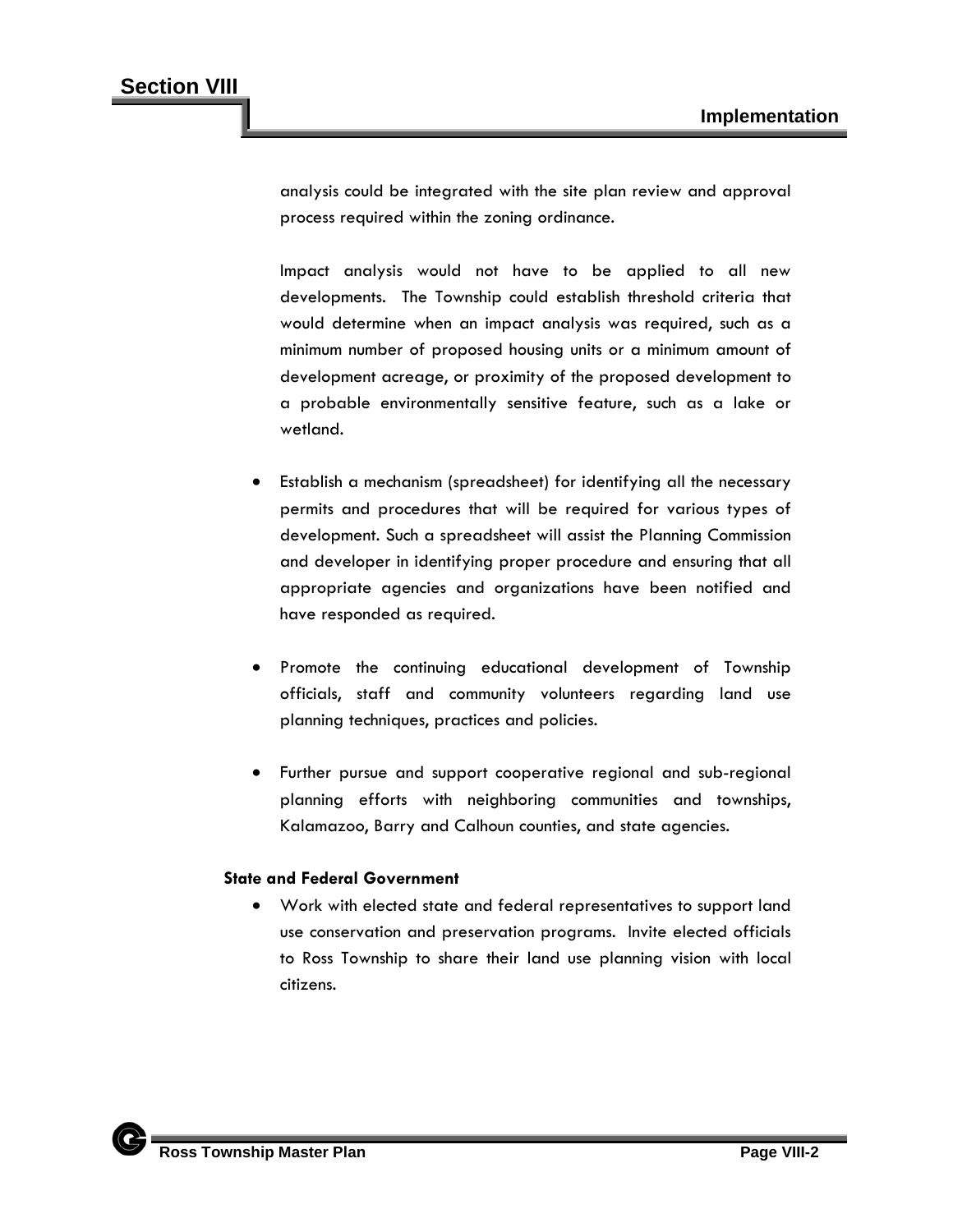Encourage, support and promote fiscal and tax policies which encourage sustainable land development and regional land preservation initiatives.

## **Businesses**

- Encourage the location and expansion of commercial development in areas that are centralized in community-identified areas (as noted on the Future Land Use Map). Promote mixed use, pedestrianfriendly business development that is handicap-accessible and offers Ross Township unique and personal customer service. That pertains especially to the M-89/D Avenue area, where a higher density, pedestrian oriented (neo-traditional) "commercial village" could be structured over time.
- Pursue the conservation of infrastructure and the surrounding natural environment when reviewing potential business site plan designs. Work with utility companies to retrofit existing facilities to be energy-efficient and have a minimal impact upon neighboring land.
- Integrate commercial land uses into their surrounding environment through appropriate and attractive architecture and signage, setbacks, site design and sensitivity to the natural environment, minimizing typical strip development layout.
- Support environmental regulations that protect the area's water resources, soils and natural vegetation.
- Involve residents and community leaders in decision-making concerning commercial development and the benefits/costs to Ross Township. Encourage a partnership between Ross Township and both existing and potential area business owners regarding the location, design and construction of commercial development projects.

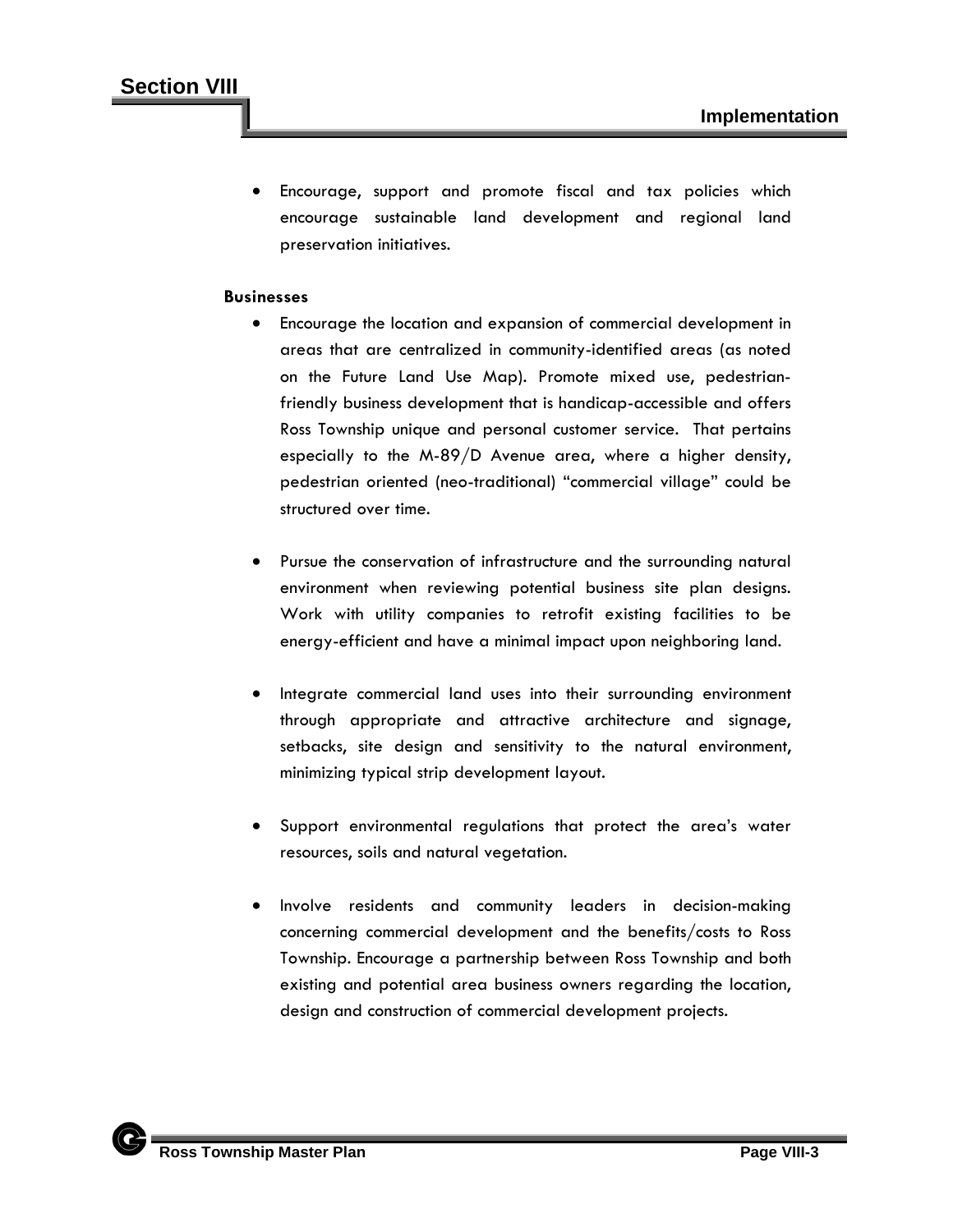**Developers and Builders**

- Encourage cluster/open space development as a mutually costeffective approach to residential land development, saving taxpayer dollars on infrastructure and development costs on largearea parcel acquisition.
- Pursue a cooperative, pro-active partnership between Ross Township and Township developers and builders regarding the location, design and construction of development projects.
- Support environmental regulations that protect the area's water resources, soils and natural vegetation.

**Advocacy and Service Organizations**

- Encourage coalitions with area businesses, banks and developers to support agricultural and open space preservation.
- Consider and, where possible, support innovative projects and new land use concepts, which promote preservation of Ross Township's natural resources and open space. Encourage the purchase of conservation easements within cluster/open space residential developments.
- Participate and/or continually monitor active area advocacy and service organizations. Invite representatives of these organizations to Ross Township Board of Trustees and/or Planning Commission meetings to share ongoing projects, programs and new land use concepts and proposals.
- Work to ensure that Ross Township, Kalamazoo County and regional area land use needs are met while addressing local planning issues.

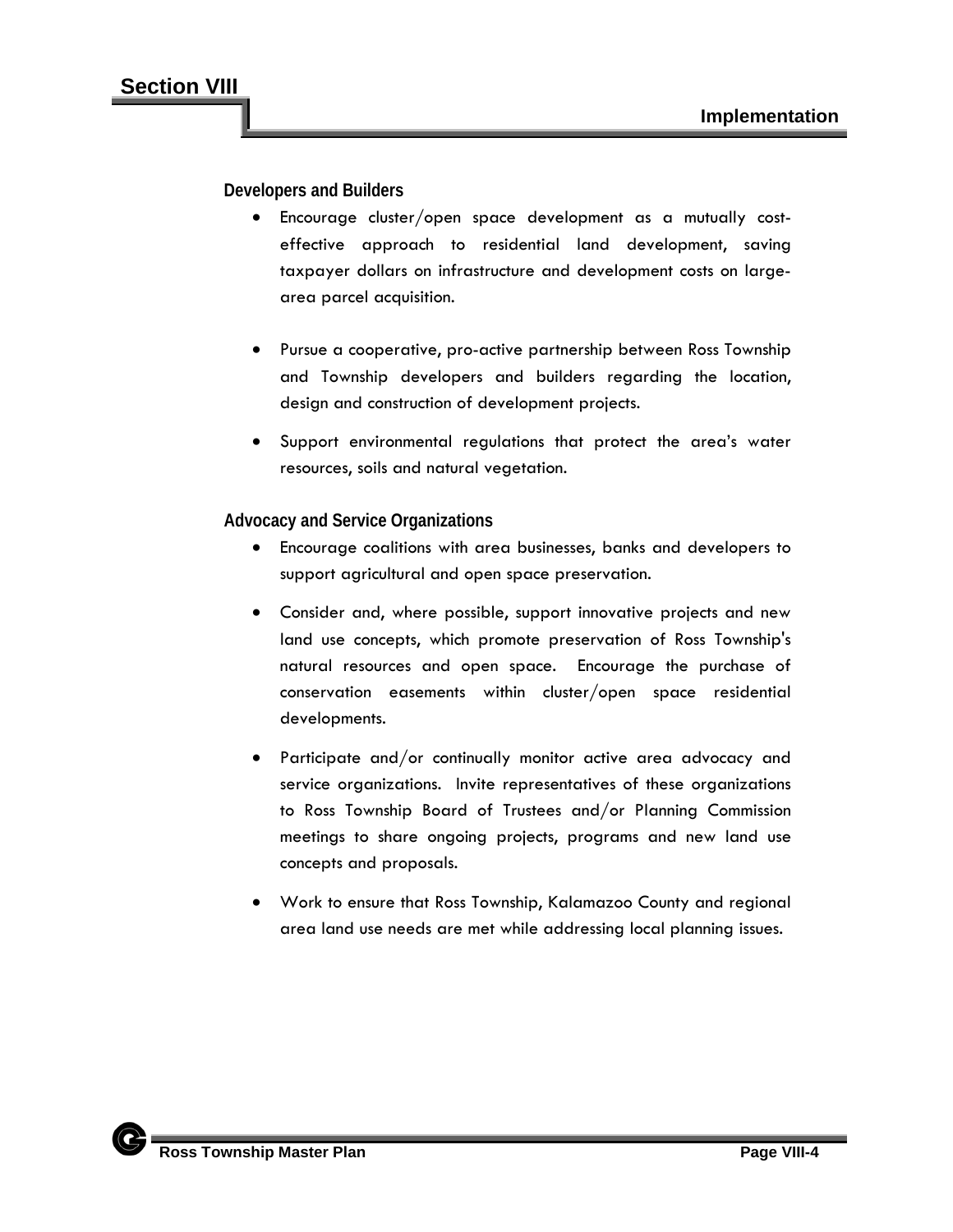**Individuals**

- Pursue community outreach whenever possible to get public input on Ross Township land use issues.
- Strive for an active, informed citizenship in Ross Township. An educated and active population which leads, not follows, are invaluable assets for any community.
- Respect individual citizen interests and community interests equally. The voice of the minority and majority should be weighed in a fair and even-handed manner concerning any land use planning effort.

# **IMPLEMENTATION GUIDELINE**

The implementation guideline is associated with the Goals and Objectives highlighted previously in the Ross Township Master Plan. Actions are completed by participants noted in the implementation guideline with a timeframe and potential funding sources for each action as defined below.

**Participants**, which include local and state agencies or groups. Often, several participants will be required in order to accomplish a task.

**Timing**, which refers to the anticipated implementation time frame of each task. The time frame is divided into three categories: short-range/ongoing actions (one to three years), medium-range actions (three to ten years) or long-range actions (ten years or more). Often, implementation-tocompletion of an action transcends over a considerable length of time. Therefore, the timing portion of an action noted on the implementation guideline may identify two or three time periods.

**Funding**, identifies known and potential funding sources concerning an action. Primary funding sources are often initial sources of capital or the main funding mechanism to both finance and manage specific action projects. Secondary